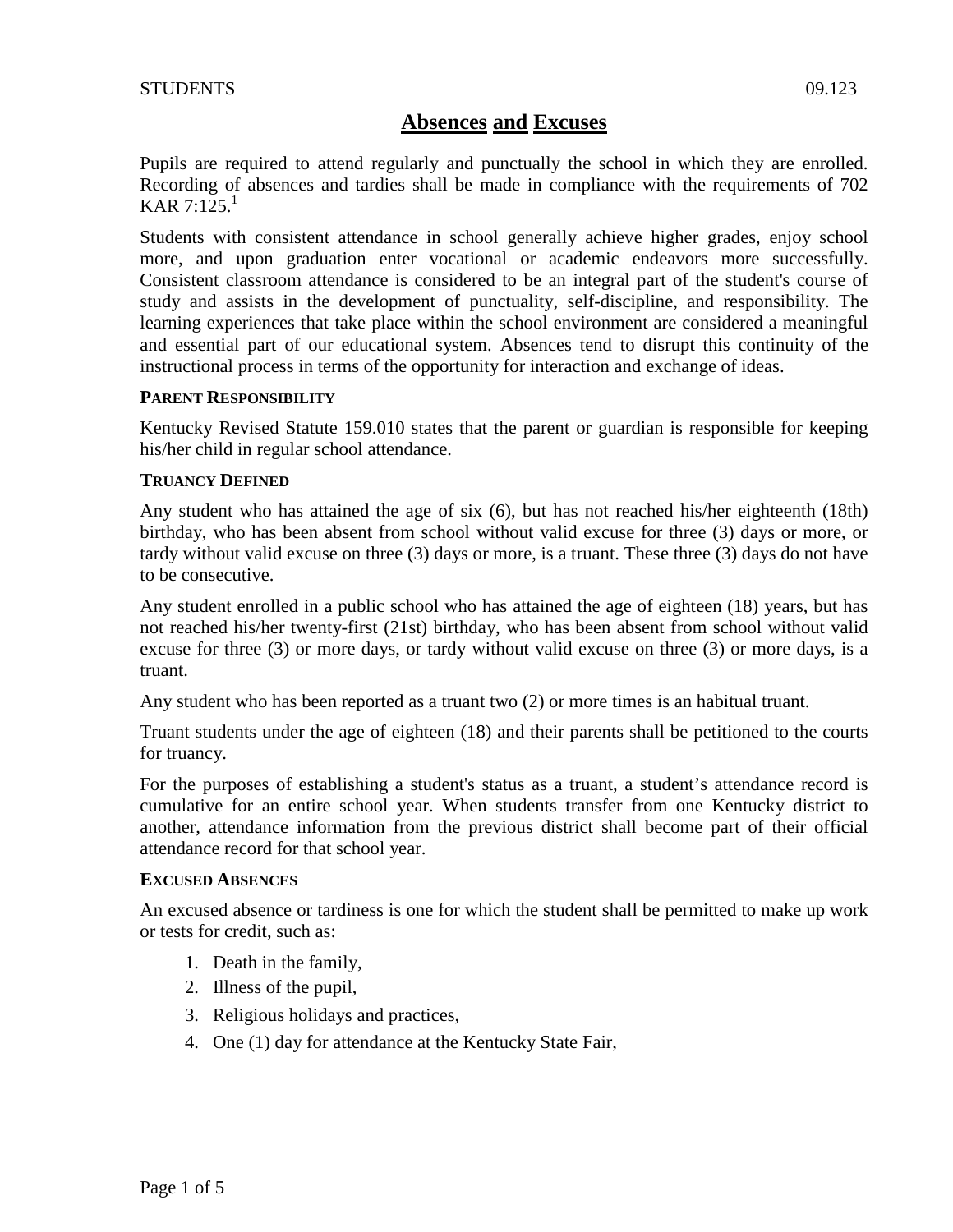#### **EXCUSED ABSENCES (CONTINUED)**

- 5. Documented military leave,
- 6. One (1) day prior to departure of parent/guardian called to active military duty,
- 7. One (1) day upon the return of parent/guardian from active military duty,
- 8. Visitation for up to ten (10) days with the student's parent, de facto custodian, or person with legal custody who, while on active military duty stationed outside of the country, is granted rest and recuperation leave,
- 9. Ten (10) days for students attending basic training required by a branch of the United States Armed Forces, or
- 10. Other valid reasons as determined by the Principal, including trips qualifying as educational enhancement opportunities.

Students shall be granted an excused absence for up to ten (10) school days to pursue an educational enhancement opportunity determined by the Principal to be of significant educational value. This opportunity may include, but not be limited to, participation in an educational foreign exchange program or an intensive instructional, experiential, or performance program in one (1) of the core curriculum subjects of English, science, mathematics, social studies, foreign language, and the arts.

Unless the Principal determines that extenuating circumstances exist, requests for date(s) falling within State or District testing periods shall not be granted.

The Principal's determination may be appealed to the Superintendent/designee whose decision may then be appealed to the Board under its grievance policy and procedures.

Students receiving an excused absence under this section shall have the opportunity to make up school work missed and shall not have their class grades adversely affected for lack of class attendance or class participation due to the excused absence.

### **NOTIFICATION OF ABSENCE**

Parents or guardians are encouraged to call the school as soon as possible on the day of their child's absence or tardiness or, if possible, in advance. If parents call before 8 a.m., they may leave a message on the voice mail system. Parents without a telephone shall be identified; notes will be accepted from these parents only if the note is sent to school with the student on his/her immediate return. If no telephone call or note is received, the absence/tardy shall be marked unexcused.

Notes or calls from students shall not be accepted as adequate notification.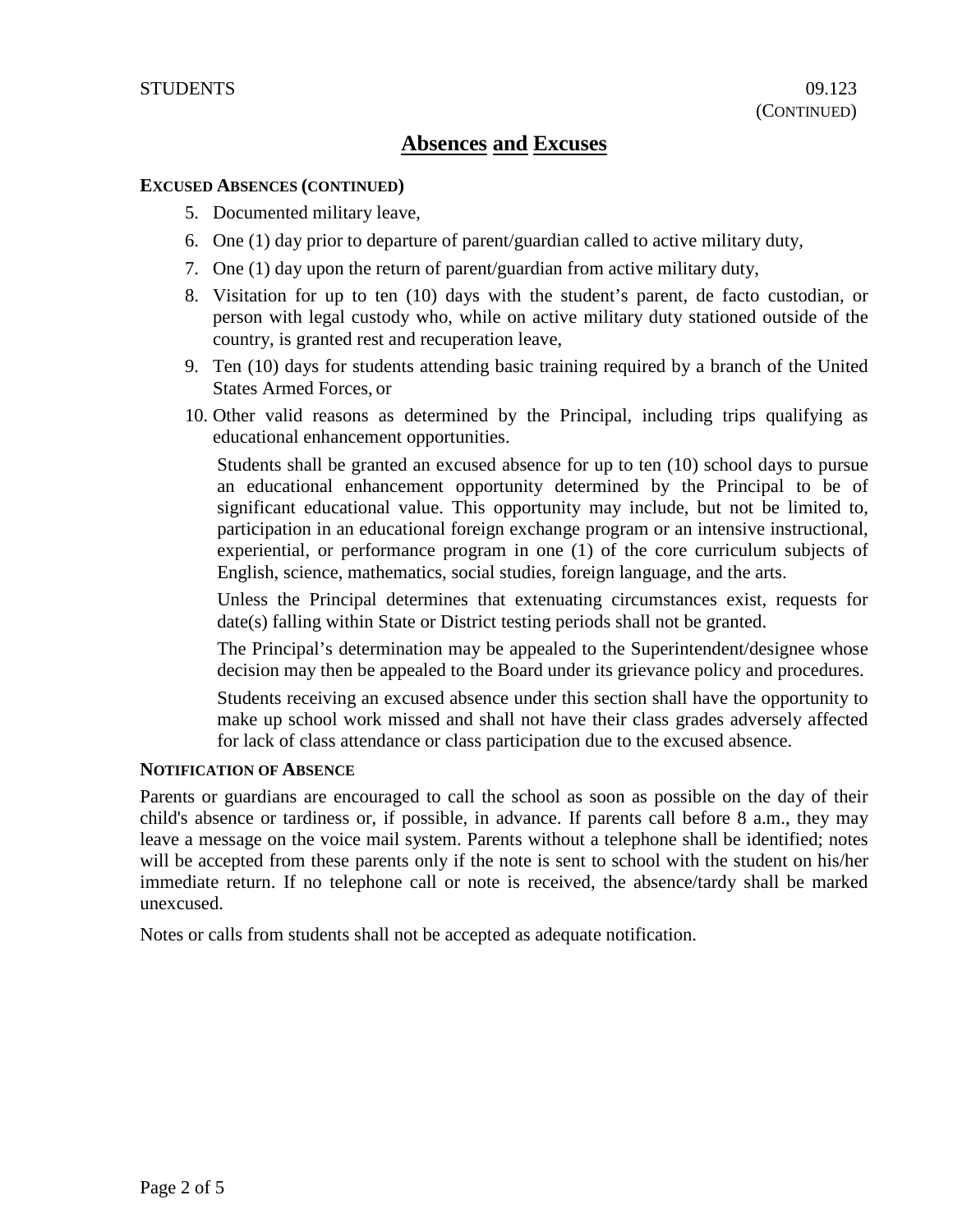#### **STATEMENT REQUIRED**

The District shall excuse up to ten (10) absence events with doctor/medical excuse/notes. Any absence events due to medical reasons in excess of ten (10) shall require the presentation of the District's Medical Excuse Form before the absence will be excused. The forms shall be available at each school, Superintendent's office and some medical facilities upon parent request. All absence events and tardies shall be considered unexcused until the appropriate written note, excuse, or documentation is presented to the school. These notes, excuses, etc. must be turned in to the school within twenty-four (24) hours of return to school.

#### **SUSPENSION/UNEXCUSED ABSENCES/MAKE-UP WORK**

Absences due to suspension shall be considered unexcused absences.

A suspended student shall be prohibited from making up and receiving credit for daily work, daily quizzes, or projects that are assigned and due during the period of suspension. However, a suspended student shall receive credit for and be allowed to (1) make up major work assignments made before the suspension and (2) complete major tests and projects that are due or take place during suspension and cover material that is addressed before the period of suspension begins.

- 1. A student who has been assigned an out-of-school suspension/unexcused absences may not earn credit for classwork assigned during the effective dates of the suspension/unexcused absences.
- 2. A student will receive zeroes on all classwork missed due to the suspension/unexcused absences, except for work assigned before the suspension/unexcused absences and for major tests given during the period of suspension/unexcused absences that cover work assigned before the suspension/unexcused absences.
- 3. With the assistance of and under the supervision of the Principal, each classroom teacher is responsible for implementing this policy.

#### **MAKE-UP WORK**

Students who have an excused absence shall be permitted to make up homework or tests.

For excused absences at the middle and high school levels, make-up work is mandatory. Students with unexcused absences, including students who have been suspended, shall not receive credit for daily work or tests which are made up.

The student or parents shall be responsible for contacting teachers concerning make-up work on the first day the student returns to school. A failing grade may be assigned for any make-up work not completed as scheduled or if the student does not contact his/her teacher(s).

#### **CHECK-IN REGISTER**

Parents/guardians or an individual authorized by them shall come to school to sign the check-in register before a student shall be permitted to enter school late or leave school early. Unless the absence meets the requirements for an excused absence, students being checked out of school before the end of the school day shall receive an unexcused absence.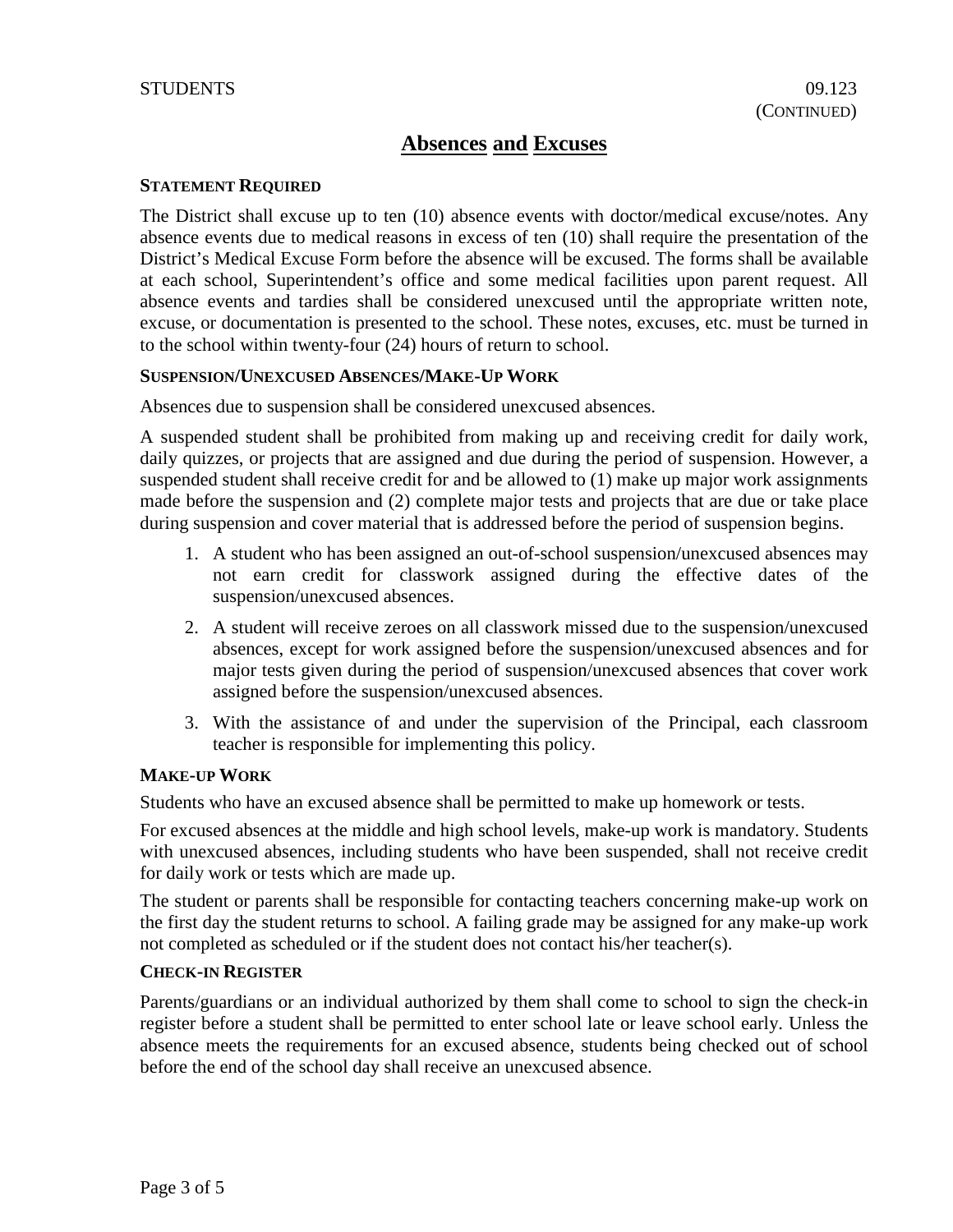#### **TARDY STUDENTS**

Parents/guardians must accompany a student who is tardy to the school office and sign the check-in form.

#### **EXEMPTIONS**

Students participating in homebound instruction or an approved activity are exempted from this policy.

#### **ELEMENTARY ATTENDANCE**

In addition to the above provisions the following provisions shall apply to students in kindergarten through grade five (K-5).

#### **APPOINTMENTS**

Although parents should make every effort to schedule appointments outside school hours, elementary students shall be granted an excused absence for appointments with doctors and dentists.

#### **STATEMENT REQUIRED**

In order to receive an excused absence after ten (10) absences in a school year, students shall be required to present a doctor's statement as described above verifying the reason for absence from school or provide evidence of circumstances beyond human control as determined by the Principal.

## **TRIPS**

Trips taken in conjunction with parent vacations shall result in an unexcused absence for which no makeup of homework or tests will be allowed.

## **MIDDLE AND HIGH SCHOOL ATTENDANCE**

In addition to the above provisions, the following provisions shall apply to students in middle school through high school (6-12).

#### **PREARRANGING ABSENCES**

Prior to being absent to participate in school-related activities, students shall contact their teachers to make arrangements for make-up work.

Seniors with no unexcused absences shall be allowed at least two (2) days to visit college campuses. Students must complete the appropriate administrative paperwork one (1) week prior to the college visitation. College days are considered school-related and must be approved prior to the day on which the student will be absent.

#### **ILLNESS**

.

If a student becomes ill during the day, s/he shall secure permission from the Principal/designee to leave the campus. The Principal/designee shall contact the student's parents/guardians.